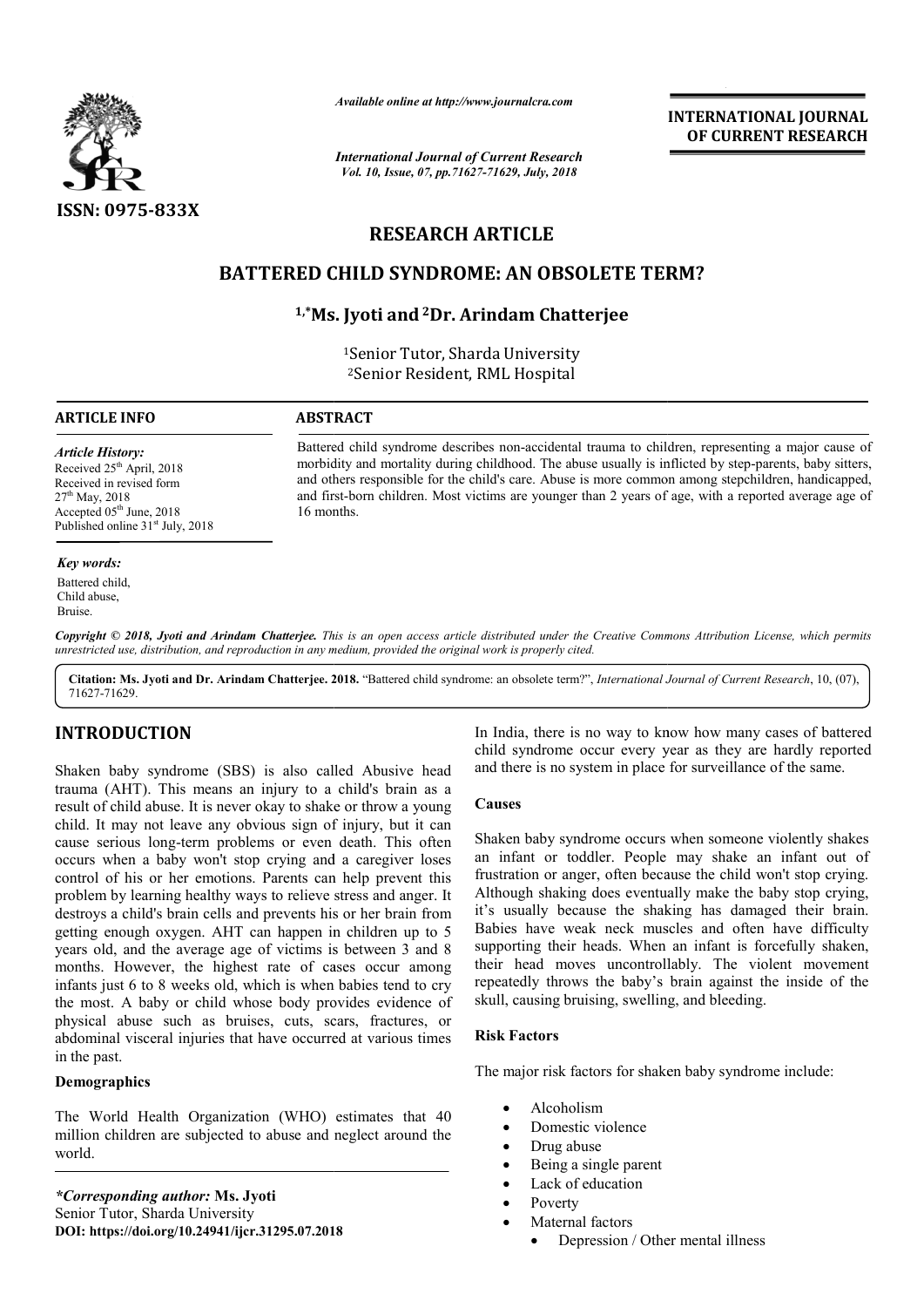- Personality disorder (risks attachment disorder)
- History of poor parenting / abuse or neglect
- Isolation (real or perceived)
- Personal style- withdrawal/punitive/authoritarian
- Addiction / drug or alcohol use
- Illness / fatigue
- Stress / difficult life circumstances
- Unrealistic / unreasonable expectations
- Baby factors
	- Illness / irritability
	- Demanding / fusses at low threshold
	- Inconsolable / not soothed
	- Developmental delay
	- Increased needs / difficult to care for
	- Antisocial / withdrawn / not engaging
	- Unattractive / unappealing (no joy)
	- Difficult temperament

## **SYMPTOMS**

An adult may bring an injured child to an emergency room with a strange explanation of the cause of the injury. The child's injury may not be recent. Symptoms may include a delayed visit to the emergency room with an injured child; an implausible explanation of the cause of a child's injury; scald marks and a bulging fontanel in small infants.

Common Symptoms include:

- Black eyes
- Broken bones that are unusual and unexplained
- Bruise marks shaped like hands, fingers, or objects (such as a belt)
- Bruises in areas where normal childhood activities would not usually result in bruising
- Bulging fontanelle (soft spot) or separated sutures in an infant's skull
- Burn (scalding) marks, usually seen on the child's hands, arms, or buttocks
- Choke marks around the neck
- Cigarette burns on exposed areas or on the genitals
- Circular marks around the wrists or ankles (signs of twisting or tying up)
- Human bite marks
- Lash marks
- Unexplained unconsciousness in an infant

## **SIGNS**

Typical injuries in abused children include:

- Any fracture in an infant too young to walk or crawl
- Bleeding in the back of the eye, seen with shaken baby syndrome or a direct blow to the head
- Collection of blood in the brain (subdural hematoma ) without good explanation
- Evidence of fractures at the tip of long bones or spiral-type fractures that result from twisting
- Evidence of skull fracture
- Fractured ribs, especially in the back
- Internal damage, such as bleeding or rupture of an organ from blunt trauma
- Multiple bruises that occurred at different times especially in unusual areas of the body or in patterns that suggest choking, twisting, or severe beating with objects or hands
- Other unusual skin damage, including burns or burn scars

## **Diagnosis**

Battered child syndrome is most often diagnosed by an emergency room physicians, pediatricians, teachers, or social workers. Physical examination detects bruises, burns, swelling, or retinal hemorrhage. The presence of injuries at different stages of healing (i.e., having occurred at different times) is nearly always indicative of Battered Child Syndrome. Establishing the diagnosis is often hindered by the caregiver's intentional concealment of the true origin of the child's injuries, as a result of fear, shame, avoidance, or denial mechanisms.

## **Physical examination should include the examination of**

- Body surface: for bruises, burns, human bite marks etc.
- Abdomen: for abdominal masses from lacerations, signs of peritoneal irritation from ruptured organ following blows and kicks.
- Skeletal System: for tenderness, swelling and limitation of motion of an extremity. Periosteal thickening of long bones, old fractures.
- Eyes: for subconjunctival hemorrhage papilledema, retinal detachment.
- Central Nervous system: for neurologic signs from brain damage.

## **Radiological Examination**

- Bone x-ray: All of the child's bones, including the skull, are x-rayed to look for unseen fractures or old, healing fractures.
- MRI or CT scan of the head or abdomen are done if there is a skull fracture; bleeding in the eye; unexplained vomiting; severe bruising of the face, skull, or abdomen; unexplained nervous system (neurological) symptoms; headaches; or loss of consciousness.

## **Lab Data**

A bleeding screen which includes a bleeding time, platelet count, prothromhin time and partial thromboplastin time, is required to exclude "easily bruising child." The nurse and social worker can provide valuable information regarding family history, such as family composition, current living condition, existing crises and previous contacts with the community agencies. As psychiatric evaluation of the abusers and the abused child may reveal valuable informatioin about the ego weaknesses, coping mechanisms and defense mechanism iii difficult cases.

## **Treatment**

Medical treatment for battered child syndrome will vary according to the type of injury incurred. Counseling and the implementation of an intervention plan for the child's parents or